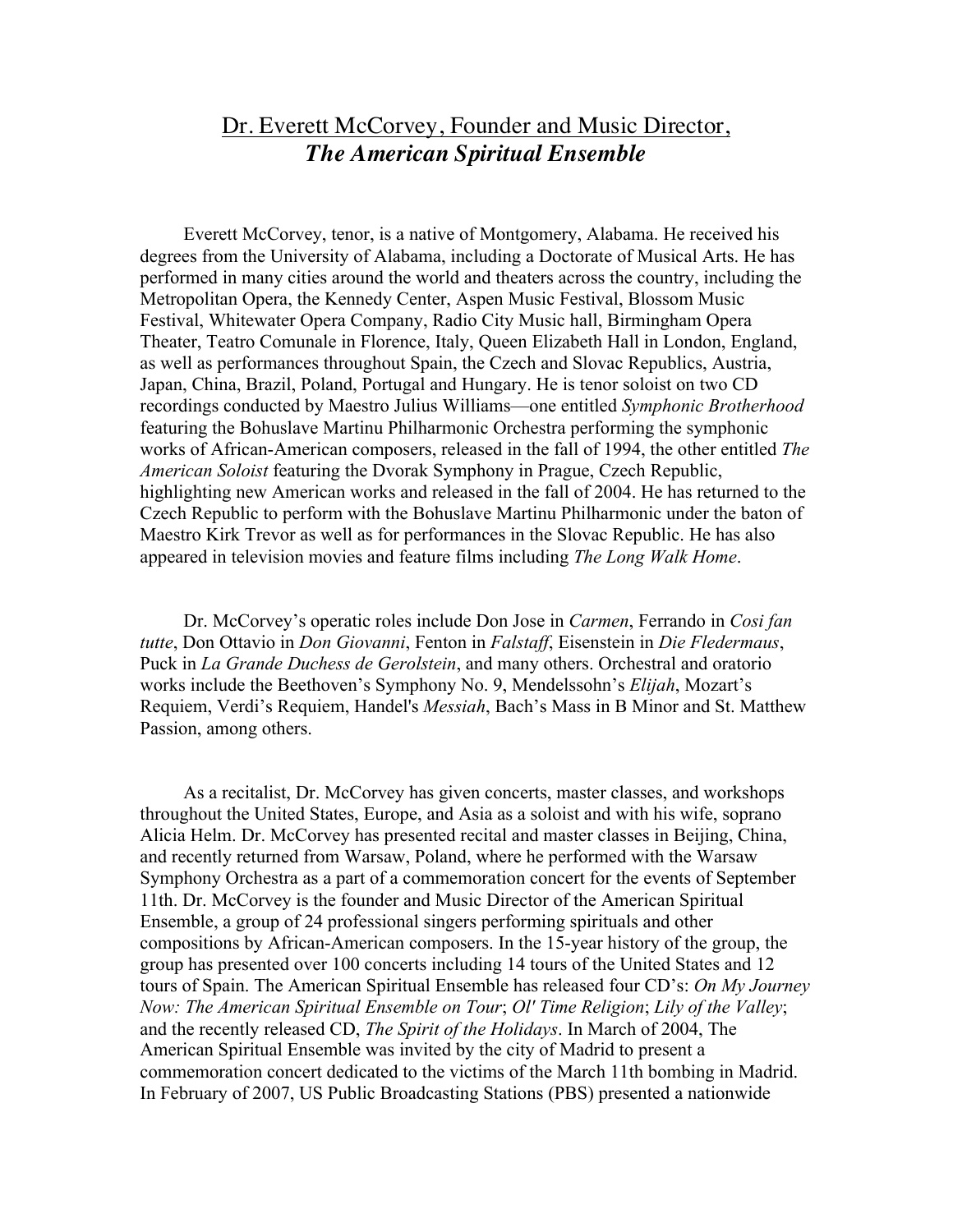special on the American Spiritual Ensemble. Dr. McCorvey toured the United States, Europe, and the Far East with the Sherwin Goldman Production of *Porgy and Bess*. In 1992 he played the role of Peter in the Asian debut of *Porgy and Bess* in Tokyo, Japan. Dr. McCorvey has served on the faculty of the New York State Summer School of the Arts in Saratoga Springs, where he was Artist-in-Residence and Associate Conductor, and he is also a frequent advisory panelist and on-site reviewer for the National Endowment for the Arts Opera/Musical Theatre program in Washington, D.C.

Dr. McCorvey is also a teacher and vocal advisor to many students in the profession. In 1998, he was chosen by the Kentucky Advocates for Higher Education as the Recipient of the 1998 Acorn Award given by the Kentucky Advocates. This prestigious Award goes to only one professor in the state of Kentucky who exemplifies excellence, innovation, and creativity in teaching and research. Dr. McCorvey was also the recipient of an outstanding faculty award from the University of Kentucky Lyman T. Johnson Alumni Association for 1998, and he was selected to receive the Outstanding Alumni Award in the Arts from the Society for the Fine Arts at the University of Alabama, his Alma Mater, in February of 1999. Dr. McCorvey produced only the second full-length recording of *The Tender Land* by Aaron Copland with the University of Kentucky Opera Theatre. It was recorded in Zlin, Czech Republic and released in January 2002, featuring singers from the University of Kentucky Opera Program with Kirk Trevor conducting the Boshuslave Martinu Philharmonic Orchestra. Two other CD's released in 2008 were a world premiere of a new opera, *The Hotel Casablanca*, by Thomas Pasatieri, produced by Dr. McCorvey and performed by the University of Kentucky Opera Theatre, and a collection of songs by John Jacob Niles, performed by soprano Hope Koehler and produced by McCorvey. Albany Records will release both recordings. In the spring of 2010 UK Opera released a new CD of *Die Fledermaus* with Maestro John Nardolillo conducting and in December of 2010 a World Premiere CD of Thomas Pasatieri's new opera *God Bless Us Everyone* which premiered in New York at DiCapo Opera with students from UK Opera and which received a rave New York Times Review.

Dr. McCorvey has served as guest Master Clinician at the Opera Theatre of St. Louis Artist in their Artist-In-Training Program and in the summers, Dr. McCorvey serves on the faculty of the American Institute of Musical Studies (AIMS) in Graz, Austria. He was recently selected to give a master class at the Voice Symposium held by renowned Professor of Otolaryngology Robert Thayer Sataloff in Philadelphia.

Dr. McCorvey produced a CD for Metropolitan Opera Soprano Angela Brown, which was released by Albany Records in October, 2004. The CD entitled *Mosaic* has received rave reviews. Ms. Brown, whose Metropolitan Opera Debut in the title role of *Aida* was called the most exciting debut since Leontyne Price, is a protégée of Dr. McCorvey. The CD release coincided with her MET debut.